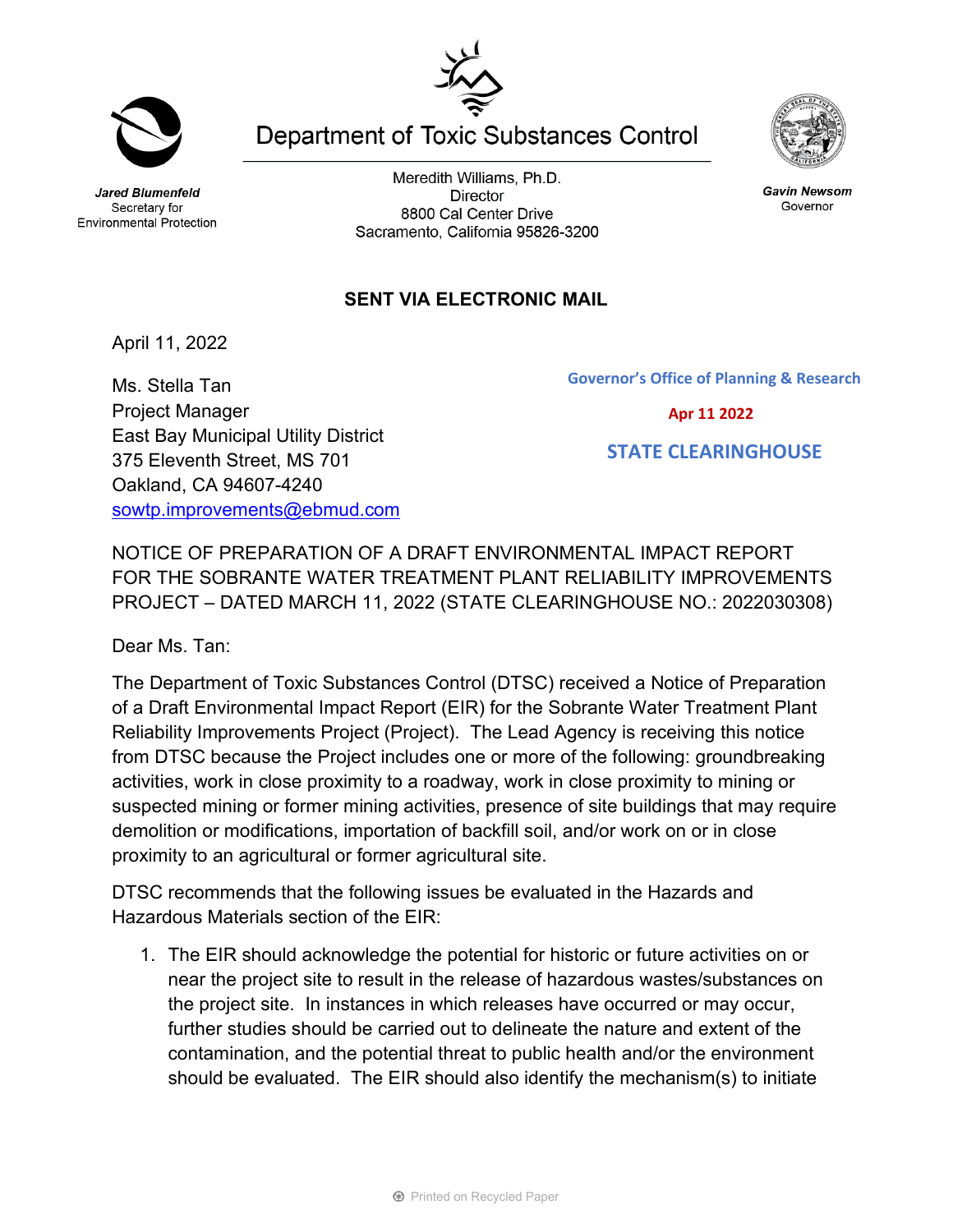any required investigation and/or remediation and the government agency who will be responsible for providing appropriate regulatory oversight.

- 2. Refiners in the United States started adding lead compounds to gasoline in the 1920s in order to boost octane levels and improve engine performance. This practice did not officially end until 1992 when lead was banned as a fuel additive in California. Tailpipe emissions from automobiles using leaded gasoline contained lead and resulted in aerially deposited lead (ADL) being deposited in and along roadways throughout the state. ADL-contaminated soils still exist along roadsides and medians and can also be found underneath some existing road surfaces due to past construction activities. Due to the potential for ADL-contaminated soil DTSC, recommends collecting soil samples for lead analysis prior to performing any intrusive activities for the project described in the EIR.
- 3. If any sites within the project area or sites located within the vicinity of the project have been used or are suspected of having been used for mining activities, proper investigation for mine waste should be discussed in the EIR. DTSC recommends that any project sites with current and/or former mining operations onsite or in the project site area should be evaluated for mine waste according to DTSC's 1998 *[Abandoned Mine Land Mines Preliminary Assessment Handbook](https://dtsc.ca.gov/2020/04/17/document-request/?wpf337186_14=https://dtsc.ca.gov/wp-content/uploads/sites/31/2018/11/aml_handbook.pdf)*.
- 4. If buildings or other structures are to be demolished on any project sites included in the proposed project, surveys should be conducted for the presence of lead-based paints or products, mercury, asbestos containing materials, and polychlorinated biphenyl caulk. Removal, demolition and disposal of any of the above-mentioned chemicals should be conducted in compliance with California environmental regulations and policies. In addition, sampling near current and/or former buildings should be conducted in accordance with DTSC's 2006 *Interim [Guidance Evaluation of School Sites with Potential Contamination from](https://dtsc.ca.gov/2020/04/17/document-request/?wpf337186_14=https://dtsc.ca.gov/wpcontent/uploads/sites/31/2018/09/Guidance_Lead_%20%20Contamination_050118.pdf)  [Lead Based Paint, Termiticides, and Electrical Transformers](https://dtsc.ca.gov/2020/04/17/document-request/?wpf337186_14=https://dtsc.ca.gov/wpcontent/uploads/sites/31/2018/09/Guidance_Lead_%20%20Contamination_050118.pdf)*.
- 5. If any projects initiated as part of the proposed project require the importation of soil to backfill any excavated areas, proper sampling should be conducted to ensure that the imported soil is free of contamination. DTSC recommends the imported materials be characterized according to *[DTSC's 2001 Information](https://dtsc.ca.gov/wp-content/uploads/sites/31/2018/09/SMP_FS_Cleanfill-Schools.pdf)  [Advisory Clean Imported Fill Material](https://dtsc.ca.gov/wp-content/uploads/sites/31/2018/09/SMP_FS_Cleanfill-Schools.pdf)*.
- 6. If any sites included as part of the proposed project have been used for agricultural, weed abatement or related activities, proper investigation for organochlorinated pesticides should be discussed in the EIR. DTSC recommends the current and former agricultural lands be evaluated in